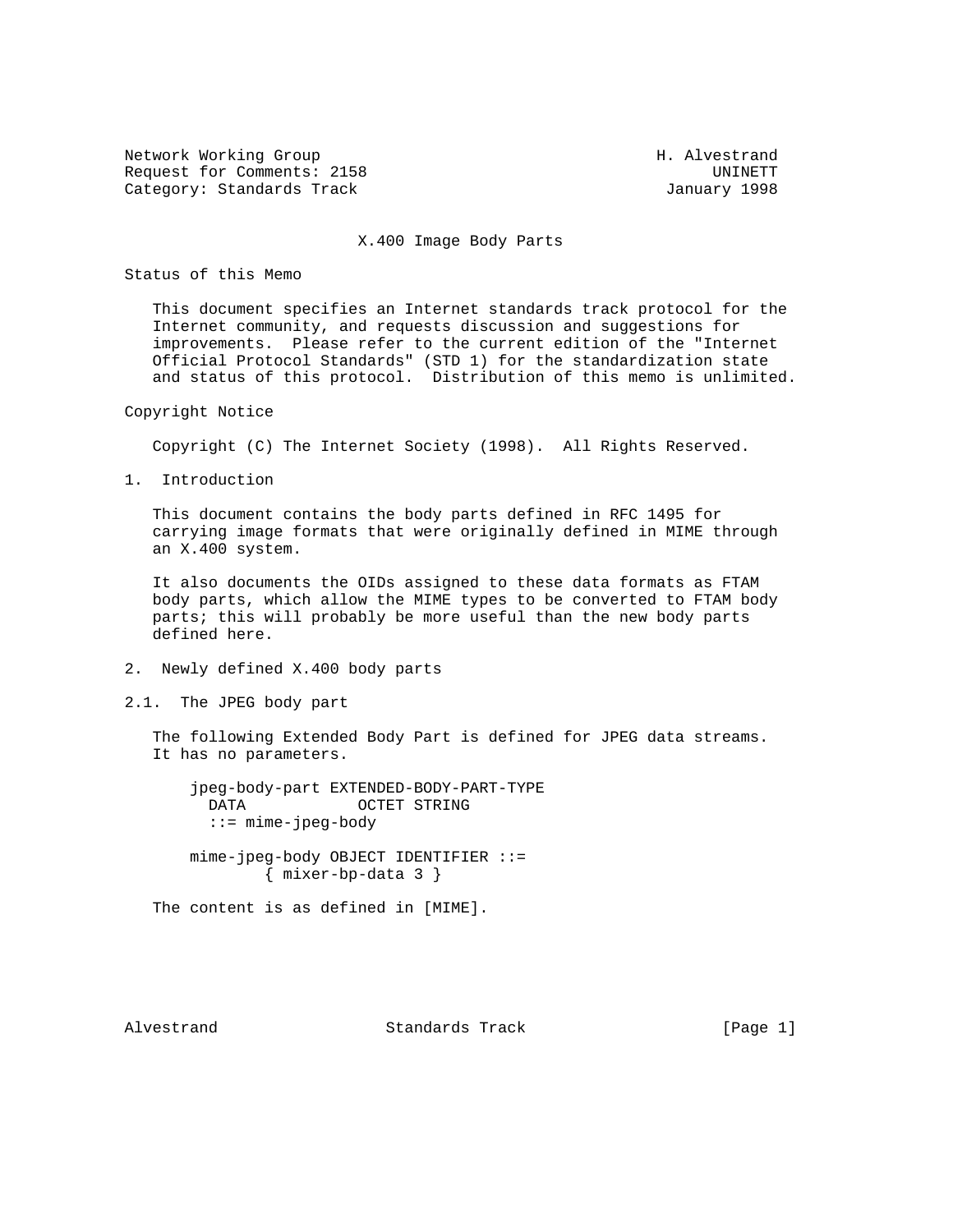2.2. The GIF body part The following Extended Body Part is defined for GIF data streams. It has no parameters. gif-body-part EXTENDED-BODY-PART-TYPE DATA OCTET STRING ::= mime-gif-body mime-gif-body OBJECT IDENTIFIER ::= { mixer-bp-data 4 } The content is as defined in [MIME]. 3. Defined equivalences with MIME types 3.1. image/jpeg - jpeg-body-part X.400 Body Part: Extended Body Part, OID jpeg-body-part MIME Content-Type: image/jpeg Conversion: None 3.2. image/jpeg - FTAM EMA JPEG X.400 Body Part: FTAM EMA JPEG MIME Content-Type: image/jpeg Conversion: None The OID assigned to JPEG by EMA in [MAWG] is  $\{$  ema objects(2) messaging (2) attachments(1) jpeg-image(6)  $\}$  while EMA's OID is { joint-iso-ccitt(2) country(16) us(840) organization(1) ema(113694) } making the total OID, numeric only { 2 16 840 1 113694 2 2 1 6 } 3.3. image/gif - gif-body-part X.400 Body Part: Extended Body Part, OID gif-body-part MIME Content-Type: image/gif Conversion: None

Alvestrand Standards Track [Page 2]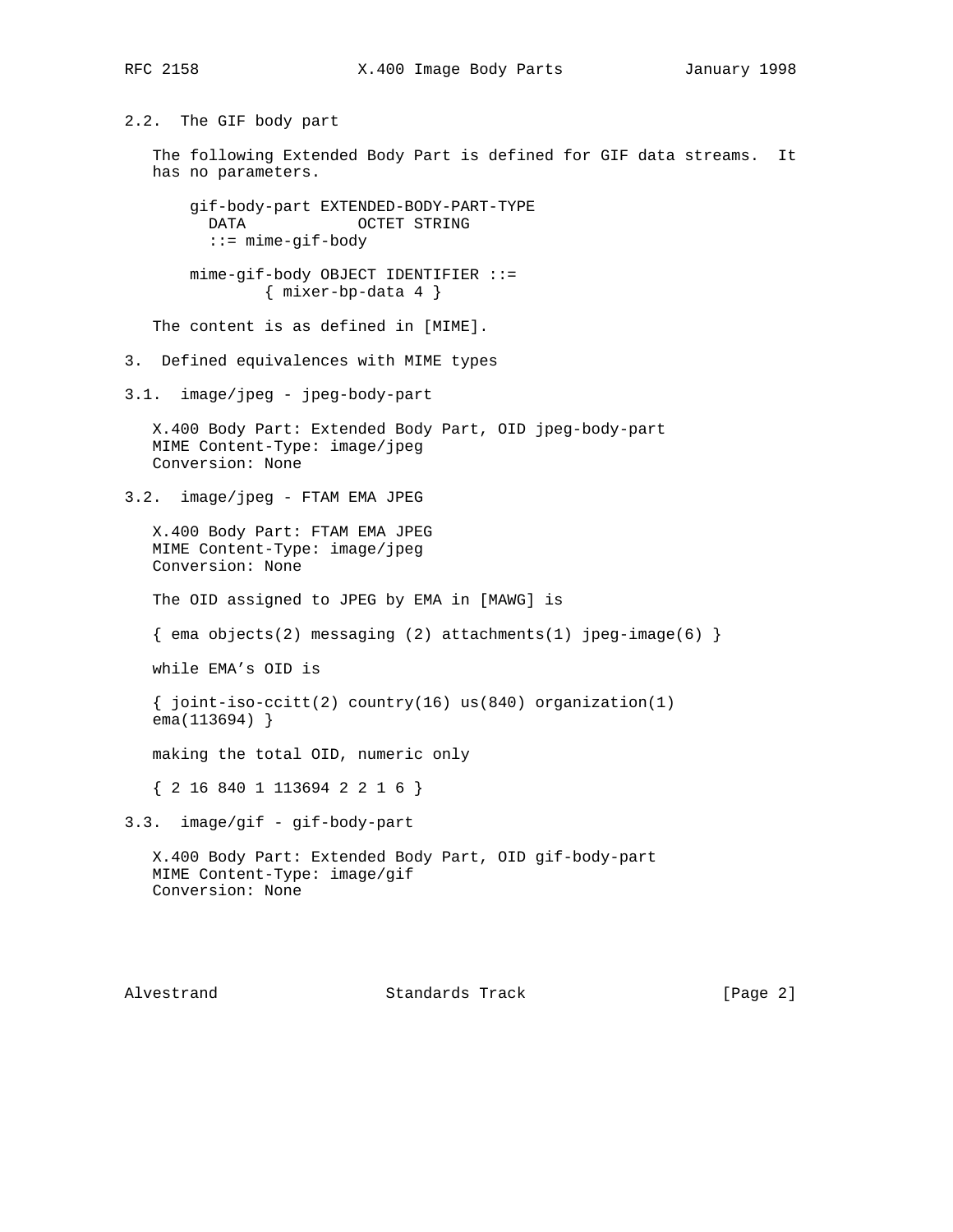3.4. image/gif - FTAM EMA GIF

 X.400 Body Part: FTAM EMA GIF MIME Content-Type: image/jpeg Conversion: None

The OID assigned to JPEG by EMA in [MAWG] is

 $\{$  ema objects(2) messaging (2) attachments(1) gif-image(4)  $\}$ 

4. Security Considerations

Security issues are not considered in this memo.

5. References

[MIME]

 Freed, N., and N. Borenstein, "Multipurpose Internet Mail Extensions (MIME) Part One: Format of Internet Message Bodies", RFC 2045, November 1996.

[MAWG]

 Electronic Messaging Association Message Attachment Working Group (MAWG): File Transfer Body Part Feasibility Project Guide version 1.5.1 - March 1996.

6. Author's Address

 Harald Tveit Alvestrand UNINETT Postboks 6883 Elgeseter N-7002 TRONDHEIM

 Phone: +47 73 59 70 94 EMail: Harald.T.Alvestrand@uninett.no

Alvestrand Standards Track [Page 3]